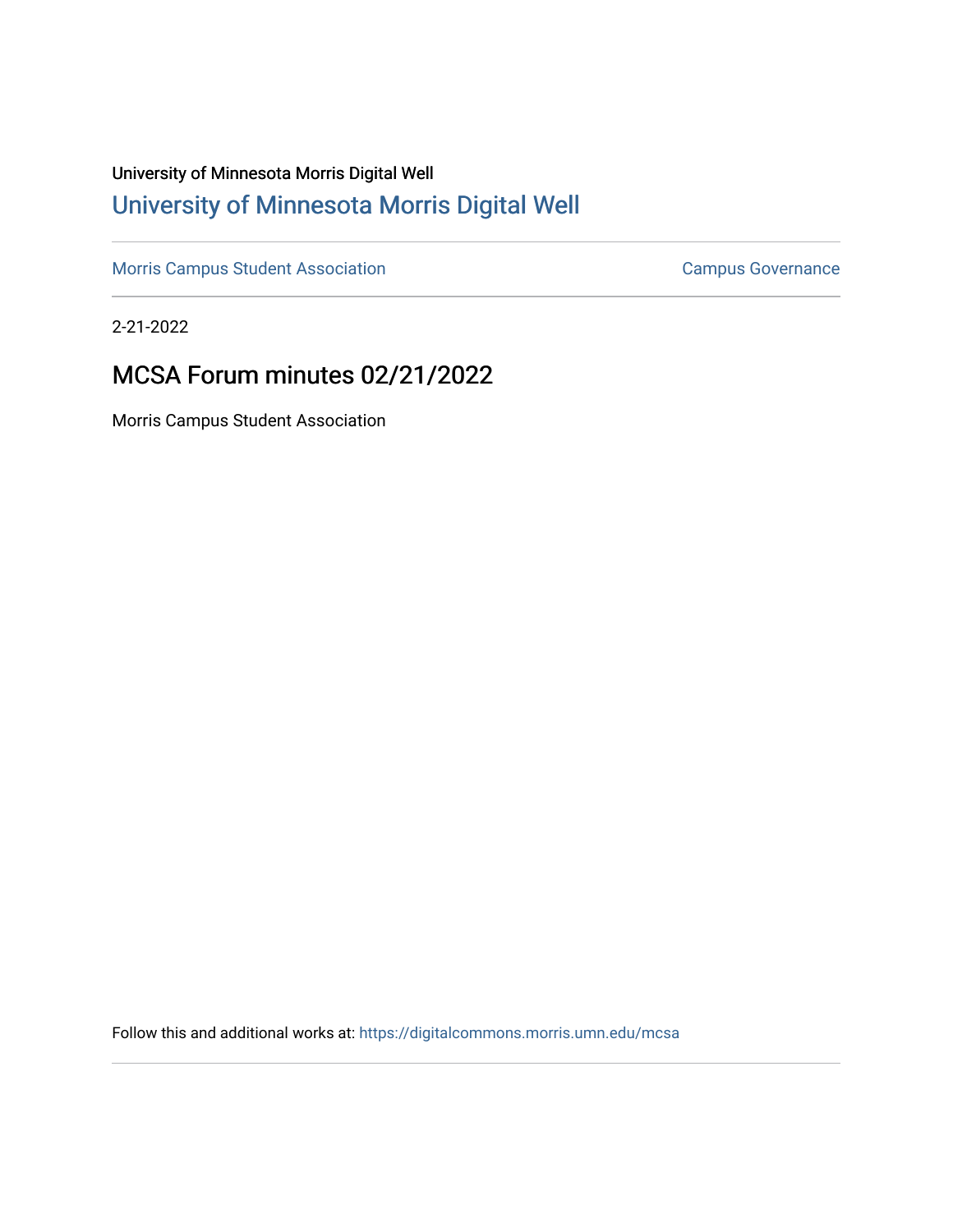# *Morris Campus Student Association* University of Minnesota - Morris Morris, Minnesota 56267

| Memo to:     | <b>MCSA Forum Members</b>                    |
|--------------|----------------------------------------------|
| <b>From:</b> | <b>MCSA</b> Executive Committee              |
| Subject:     | Forum Agenda for Monday, February 21st, 2022 |

The Forum will meet on Monday at 6:00 pm on Zoom.

Zoom link: z.umn.edu/MCSAForum. Please mute yourself when not speaking or voting.

*Reminder that only current voting members are allowed to vote, make motions, and make seconds. However, all are encouraged to participate in discussions. Click [here](https://docs.google.com/spreadsheets/d/1IgORcenzdq47MXSEksu8Kf-kX8Rk_J3VRxbcskqDAks/edit?usp=sharing) to check your voting eligibility in Forum.*

*MCSA core documents like the Constitution, Bylaws, and guide to Robert's Rules can be found [here.](https://drive.google.com/drive/folders/1TIMThwj04feIUKbJOUHqFjpxSo5d_3_W?usp=sharing)*

This meeting came to order 6:04 pm on February 21st, 2022

# **I. Approve Agenda**

- 1) Julia Scovil
- 2) Dylan Young
- 3) This motion passes

# **II. Approve Minutes: [2.14.2022](https://docs.google.com/document/d/1gBDPj1M8s87f6BPxagZp_-25iTEnPiaWUeMtU6fDA6w/edit)**

- 1) Julia Scovil
- 2) Zander Roemer
- 3) This motion passes

#### **III. [Student Conduct Code](https://docs.google.com/document/d/1DGA8Yw1ZeKEex76skvxJQFGRhEj1Vg5gCHRGQjwKR_4/edit) Discussion** *with Adrienne Conley*

Adrienne Conley: About a year ago I talked with forum about the student conduct code, and if there was anything that should be changed, improved, or updated. We review the policy every 5 years. I took the feedback from MCSA and other groups that were consulted and shared it with the Twin Cities. Those are part of the red writing on the document, which are the proposed changes. We're consulting with a variety of groups, if you know any more that you think should be part of the consultative process let me know. We'll send any more feedback to the working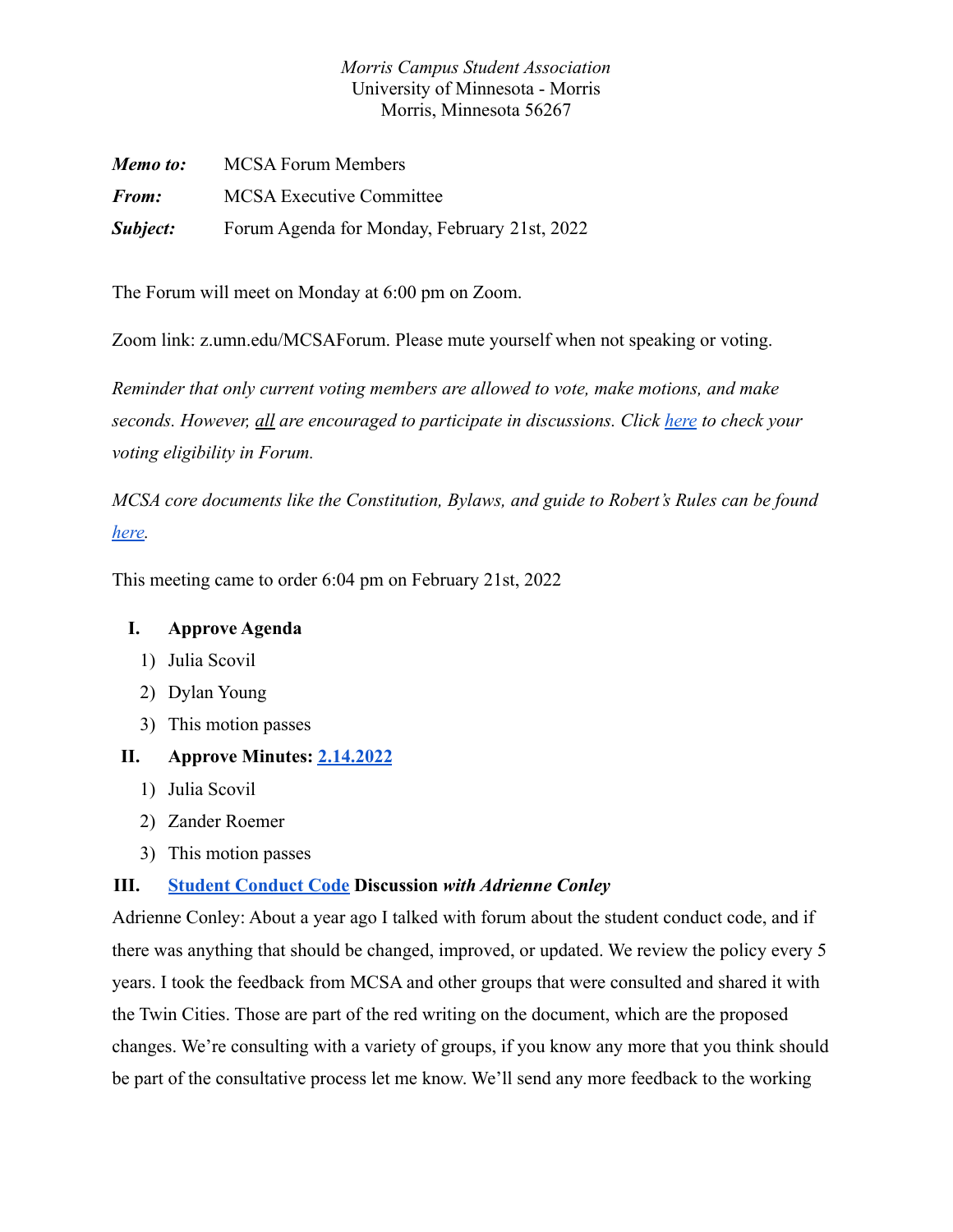group and in early summer the Board of Regents will receive the changed version of the policy. In Fall of 2022 the updated policy will go into effect. Non inclusive language (fixing things with prounouns and clear description of discrimination/prohibited behavior) was removed from the code by an equity group in the Twin Cities. The definition of amnesty was added in the code more clearly and there were alternative resolutions and educative reponses added in when violations happen. Also added some things pertaining to online school and other things were made more clear.

Dylan Young: Given the overall DEI audit in the conduct code, I think it would be appropriate to reach out to Black Student Union, Asian Student Union, CNIA, MoQSIE, La Union LatinX and other EDI organizations on campus for feedback.

Noelle Muzzy: Did the University add caste to protected characteristics? It's not listed, but students at the Twin Cities were working on getting that added to their conduct code. Dylan Young: There's a resolution in the University Senate around that.

Cal Mergendahl: A senate resolution does not require the Board of Regents to act. Grace Hitlner: Dave Israels-Swenson wanted us to ask about how the definition of student changed.

Adrienne Conley: A student is anyone who has taken a course or enrolled in an academic program in the past 3 years and hasn't transferred or graduated, including those who have shown intent to take classes in the university. That means you could break the conduct code before ever coming to campus, which is interesting.

Gabby Holboy: I partially like this definition of student because if someone does something bad after committing to a university, their acceptance can be revoked.

Cal Mergendahl: The disruptive behavior definition still seems a little broad. I'm not sure how it will be interpreted in action. I'm concerned around the section about participating in a campus demonstration. Adrienne will email Cal about how to word this concern.

Adrienne Conley: Rioting and disorderly conduct is under disruptive behavior because one action could fit under all three of these definitions.

Noelle Muzzy: What is the line between a peaceful protest and something that is too violent and will have repercussions?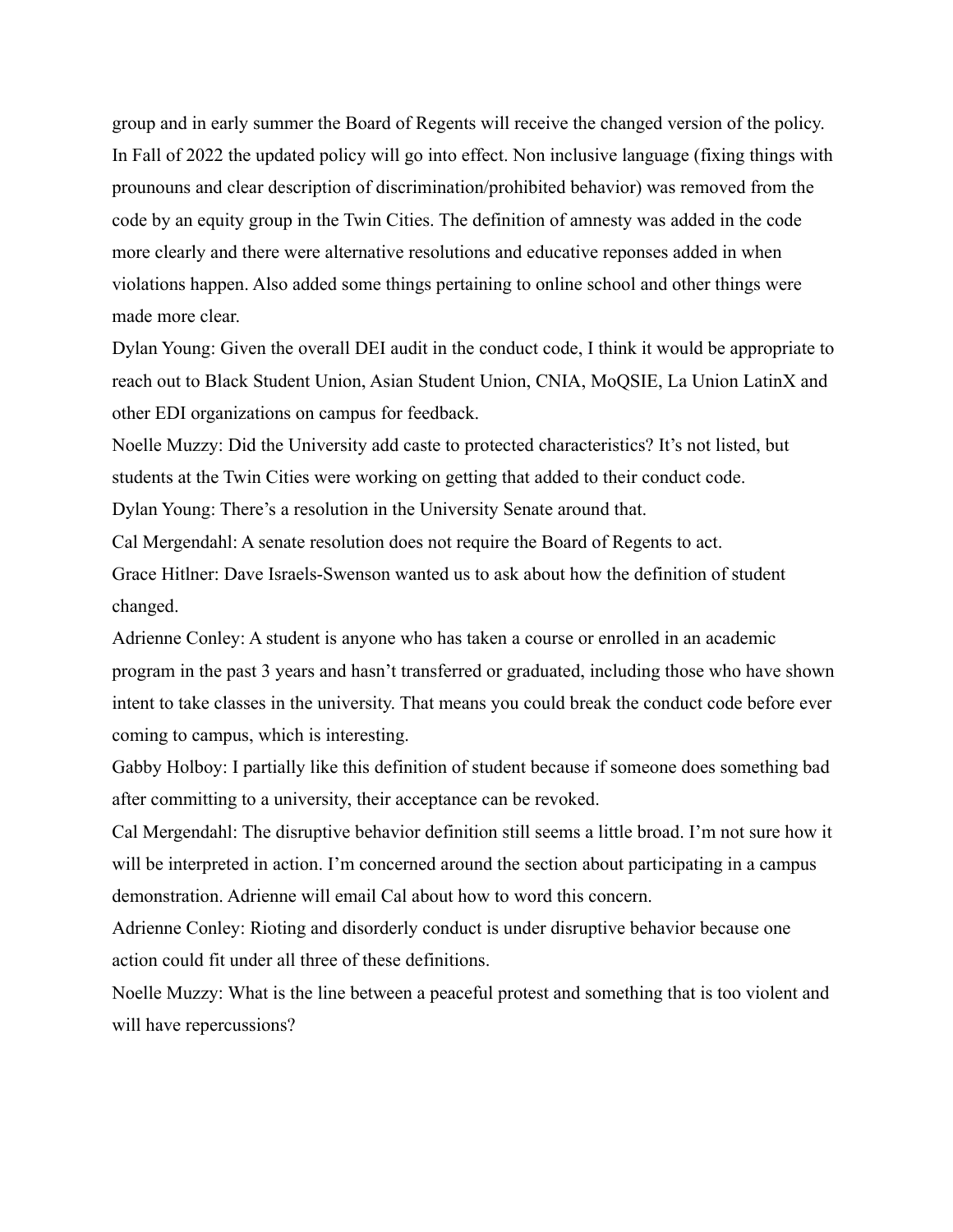Adrienne Conley: You can write directly on the document. Your feedback is important in shaping the document and I'll reach out to the other groups you suggested consulting. I will be checking the document up until Spring Break, but feel free to email me with any questions/concerns.

## **IV. President's Remarks**

## **V. Committee Reports**

### **MCSA Committees**

Academic Affairs Campus Relations

Gabby Holboy: Tomorrow Dylan, Grace, and I are meeting with Jen Hermann again.

Resources and Operations

Dylan Young: Tech fee is going fantastic.

Griffin Peck: Bryan Herrman said they were looking at installing individual dispensers for menstrual products in every bathroom on campus. There are over 400 bathrooms on campus so it is way too expensive to do that, so they will be doing baskets with menstrual products instead. This could be done by the end of the semester. The Tech Fee application is live, we haven't received any applications yet.

Cal Mergendahl: When is the application due?

Griffin Peck: March 14th, which is the first Monday of spring break. We'll probably extend the deadline to Monday the 21st.

# Student Services

John Barber: Committee members should have the outline open, we're going to try to go through some of that at the next meeting.

## Executive Committee

Dylan Young: Focused on Prairie Gala at the last meeting. At the next meeting we'll figure out what to do with the remaining budget, and focus on what to do about off campus student work conditions.

### First-Year Council

Denisse Carreon: We talked about making posters for the Earth Month Art Contest.

All University

# **Campus Assembly Committees**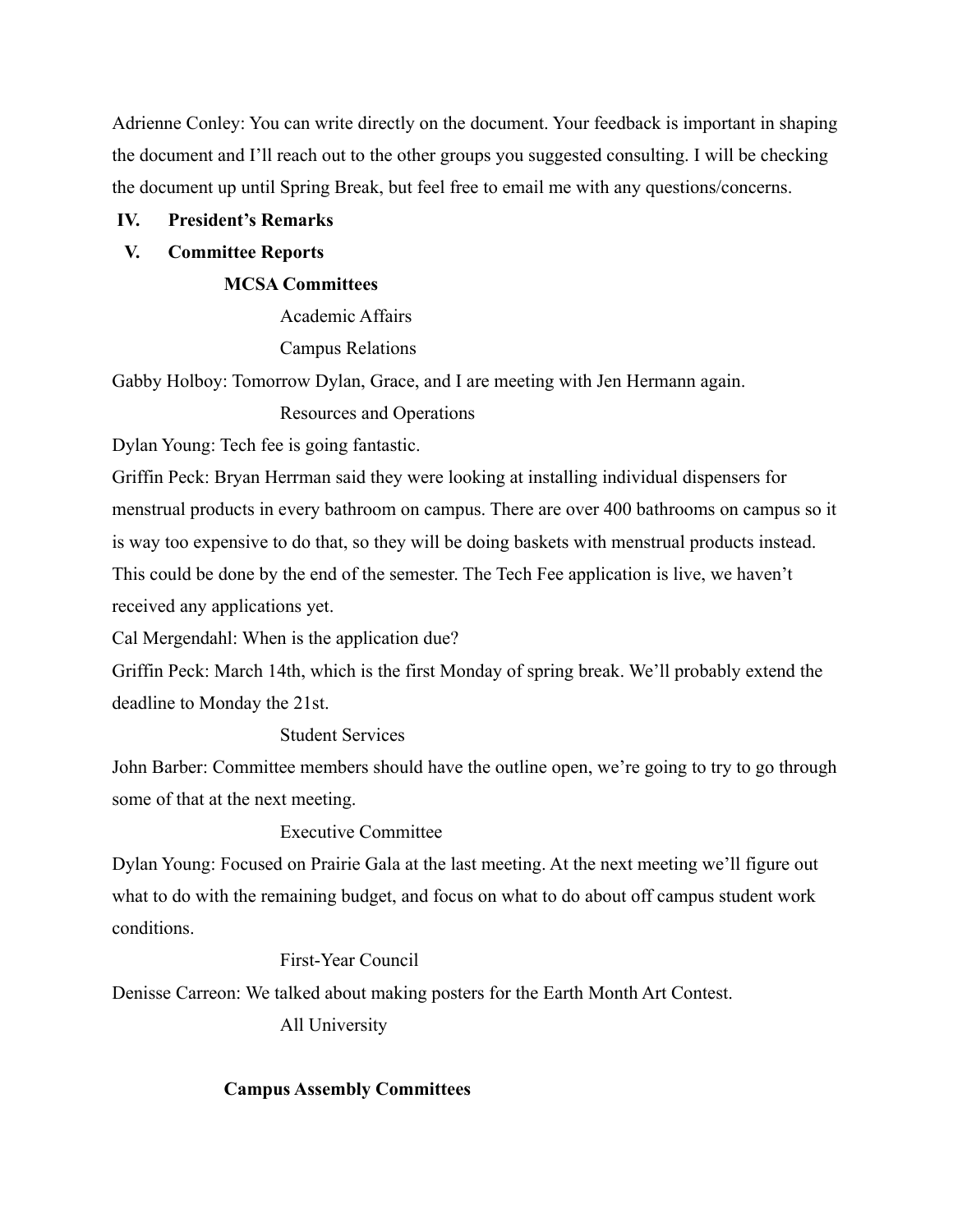#### Finance

Kendra DeRosa: There will be a small percentage increase to all faculty wages, but the amount is less than inflation. Janet Shrunck Ericksen asked the committee about raising Morris's tuition above the board of regents recommended 1.75% increase to a 3.5% increase. We are against that. I have asked people across campus and they are against that. Dylan Young and Cal Mergendahl are also against this increase. Morris is staying at the 1.75% tuition increase.

## Scholastic

Zander Roemer: We had a meeting with the student success team and learning center, we pretty much just got introductions done.

#### Consultative

Grace Hiltner: We talked about how the University is working on getting more students to attend and stay at the University. They're working on social media campaigns.

## **VI. Organization Reports**

La Union LatinX (LUL)

Vanessa Mora: Noche de Baile, the dance, will be on April 15th from 7pm-12pm.

Black Student Union (BSU)

Grace Hiltner: The Soul Food dinner is this Wednesday in Oyate, go to that! Tickets are \$5 Circle of Nations Indigenous Association (CNIA)

Jade Allard: On Wednesday, we're trying to put together an event of watching a zoom about language revitalization.

Morris Queer Student Initiative for Equality (MoQSIE)

Grace Hitlner: They will be having a movie night on Friday and will be watching Moonlight.

Students for a Democratic Society (SDS)

Cal Mergendahl: We'll be meeting tomorrow at 7:45pm in either the Moc Flower Room or on Zoom to continue to plan the University and Campus governance teach in.

#### **VII. Old Business**

**VIII. New Business**

For Information

1) [Election Filing](https://docs.google.com/forms/d/18V5gvxmFXE1bzBeUfQNKCdB_lQnJrGtYkU5NsS9JSaw/formrestricted?edit_requested=true)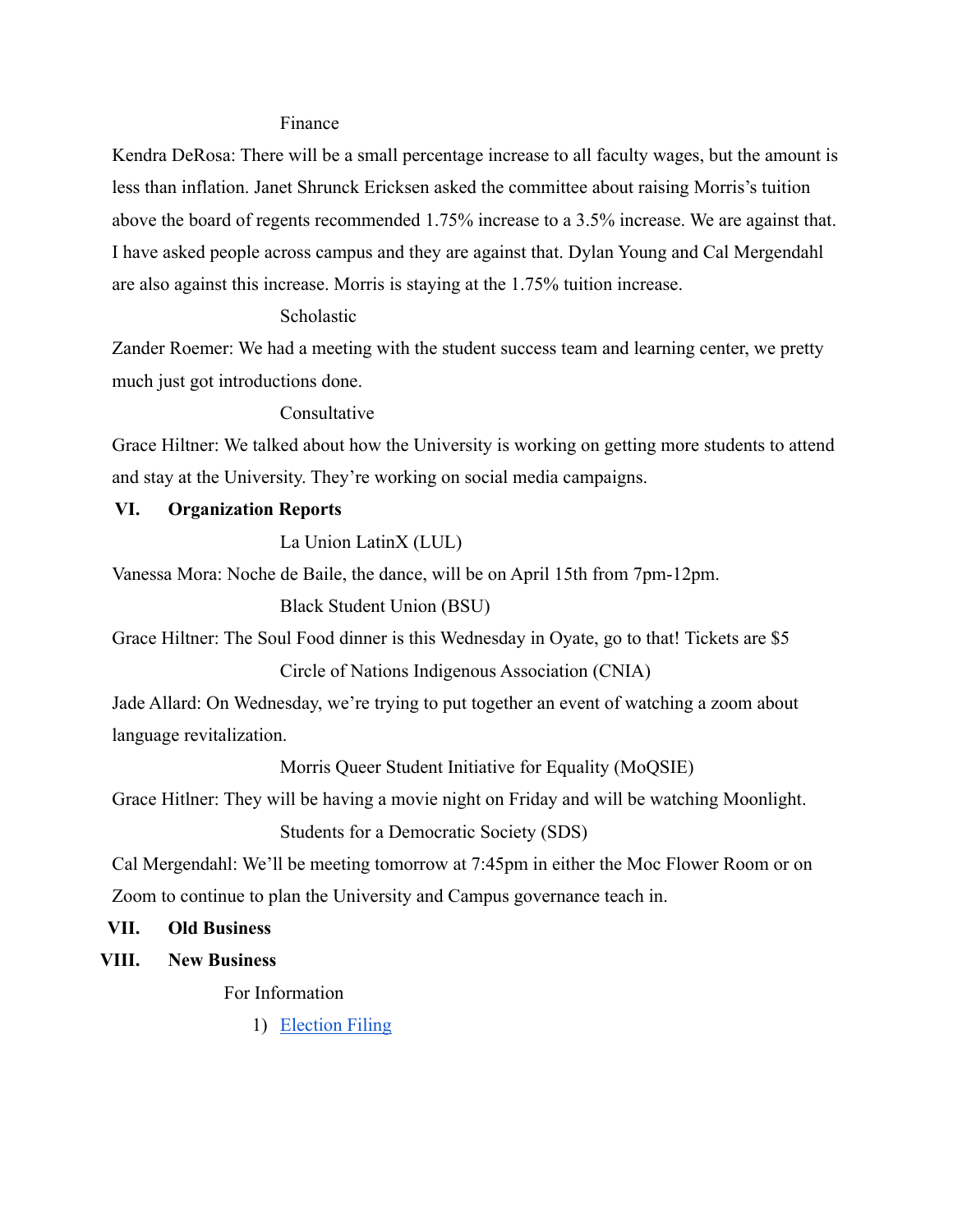Grace Hiltner: Elections are open! The positions are President and Vice President, Student Senate, Student Senate Consultative, and Campus Assembly Reps. Tell your friends and get a lot of people to run!

Dylan Young: Everyone recruit your friends to run in the elections, it's the best way to get people involved in MCSA.

### 2) Prairie Gala Updates

Gabby Holboy: I'm preparing the agenda for the meeting tomorrow and meeting with Dave Israels-Swensen tomorrow morning as well.

# 3) Tuition Increase Discussion

Cal Mergendahl: Until students are getting a living wage and decent benefits to the point where they do not face food insecurity, I do not think we should increase tuition, even a 1.75% increase. I do know there is not much that can be changed about that now, but I will be putting an editorial in the UR about this on Friday.

Zander Roemer: What is the reason for bringing up an increase greater than the 1.75% tuition increase?

Griffin Peck: Bryan Herrmann said that the campus is in debt and has low enrollment, so we're having a hard time pulling ourselves out of that debt. Our campus doesn't have enough money and also doesn't have enough support from the Twin Cities to get out of our debt.

Dylan Young: I've talked to Cal and Kendra about drafting a resolution about this that we will be presenting at next Monday's forum and we will also be presenting that resolution at campus assembly. The final decision will be up to the Board of Regents.

Motion to table this discussion and continue it when we have the resolution

- 1) Dylan Young
- 2) Griffin Peck
- 3) This motion passes

For Action

1) Letter on Extreme Winter Weather- Draft and Vote